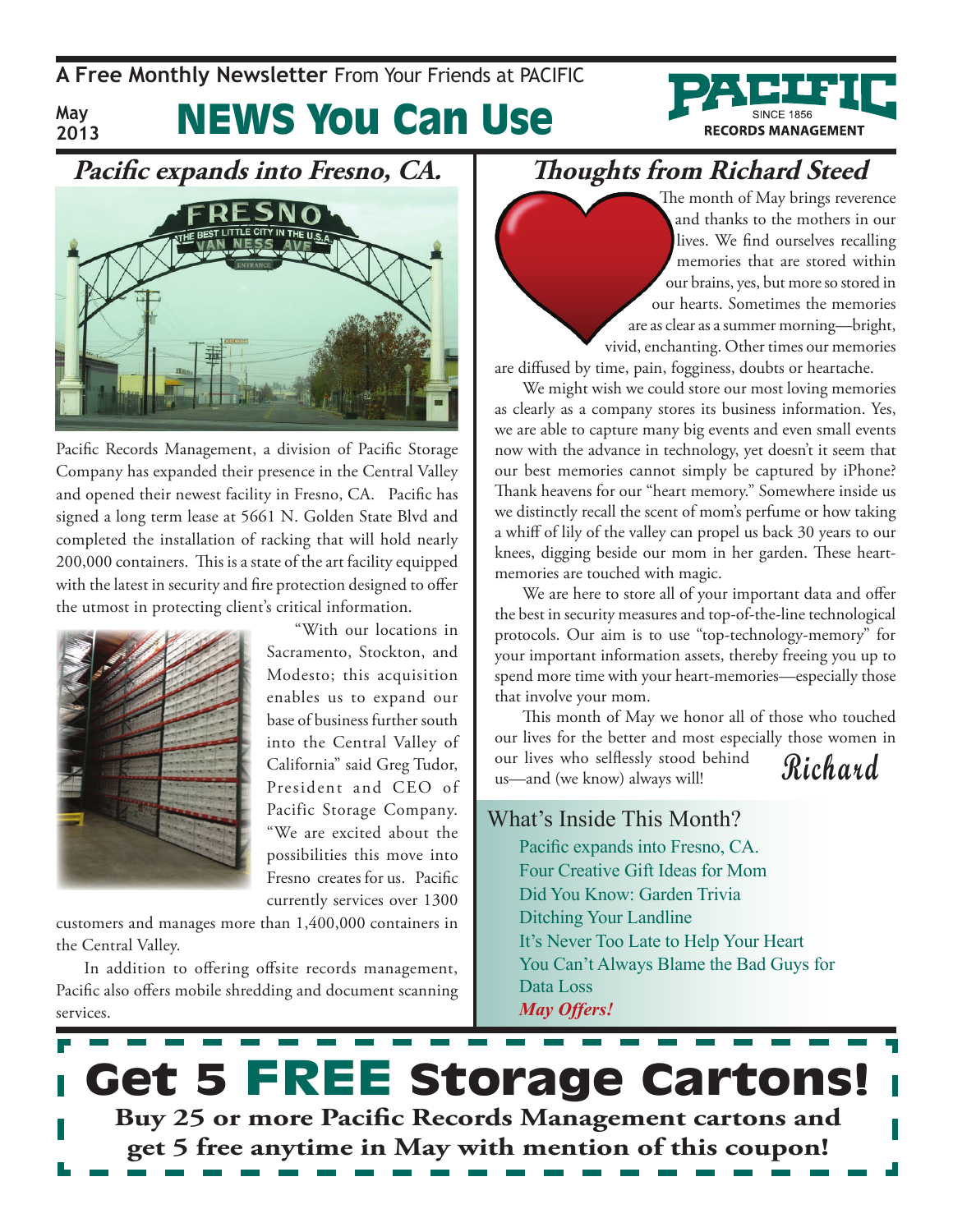## **Four Creative Gift Ideas for Mom May Holidays and Events**



Mother's Day is just around the corner. Instead of flowers and candy this year, consider these fun gift ideas for your mother.

#### **1. Season tickets.**

Whether your mom loves the opera or a great hockey game, season tickets are a way to let your gift continue

through the whole year. Get a pair of season tickets, and you can plan on attending some of the events together. If season tickets are out of your budget, get tickets to a single event and stop at her favorite restaurant on the way.

#### **2. Spa day.**

Everyone loves to be pampered, but many mothers put off indulging themselves. Get a gift certificate that lets her choose among a facial, massage, or manicure. If you are on a strict budget, you can offer a spa treatment at home.

#### **3. Book of the month club.**

Give your mom a box of 12 books, all wrapped separately. Write the names of the 12 months on tags and attach them to each wrapped book. Tell your mom to open one book a month for the next year. To make it even more fun, plan on reading the same books and then meet for a book discussion at her favorite café each month.

#### **4. Garden help.**

Mother's Day is the perfect time of year to start your garden. Buy some of your mother's favorite bedding plants and bring them to her on Mother's Day. Plant them for her or share in the planting to spend some time with her while you make her garden more beautiful.

## **Bad Eyesight**

An elderly snake goes to see his doctor. He tells the doctor that his eyesight is getting bad, and he thinks he may need glasses.

"No problem," says the doctor, and he gives the snake a prescription for some eyeglasses.

Two weeks later, the snake returns for a check-up. "How are those glasses doing?" asks the doctor.

"Well, fine, I guess," says the snake.

"What is the matter?" asks the doctor.

"Well, it isn't the glasses," replies the snake.

"It's just that I've discovered I've been living with a garden hose for the past six months!"

- 1 May Day
- 2 National Day of Prayer
- 3 Garden Meditation Day
- 4 World Give Day
- 5 Cartoonists Day
- 5-11 National Anxiety and Depression Awareness Week
- 6 No Diet Day
- 7 National Teacher Day
- 8 National Receptionists Day
- 10 Military Spouse Appreciation Day
- 11 International Migratory Bird Day
- 12 Mother's Day
- 14 Underground America Day
- 15 Peace Officer Memorial Day
- 16 Biographers Day
- 17 World Telecommunication and Information Society Day
- 18 Armed Forces Day
- 18-24 National Safe Boating Week
- 19 World Autoimmune Arthritis Day
- 20 Weights and Measures Day
- 21 National Waitstaff Day
- 22 National Maritime Day
- 23 International World Turtle Day
- 24 Brother's Day
- 25 National Missing Children's Day
- 27 Memorial Day
- 29 National Senior Health and Fitness Day
- 31 World No-Tobacco Day

#### **May is also . . .**

Arthritis Awareness Month

- Better Hearing and Speech Month
- Get Caught Reading Month
- Gifts from the Garden Month
- Global Civility Awareness Month
- Heal the Children Month
- Healthy Vision Month
- Huntington's Disease Awareness Month

Melanoma/Skin Cancer Detection and Prevention Month

- Motorcycle Safety Month
	- National Barbecue Month
	- National Bike Month
	- National Hamburger Month
	- National Hepatitis Awareness Month
	- National Inventors Month
		- National Mental Health Month
	- National Military Appreciation Month
	- National Stroke Awareness Month
- National Sweet Vidalia Onion Month

The material contained in this newsletter is for informational purposes only and is based upon sources believed to be reliable and authoritative; however, it has not been independently verified by us. This newsletter should not be construed as offering professional advice. For guidance on a specific matter, please consult a qualified professional.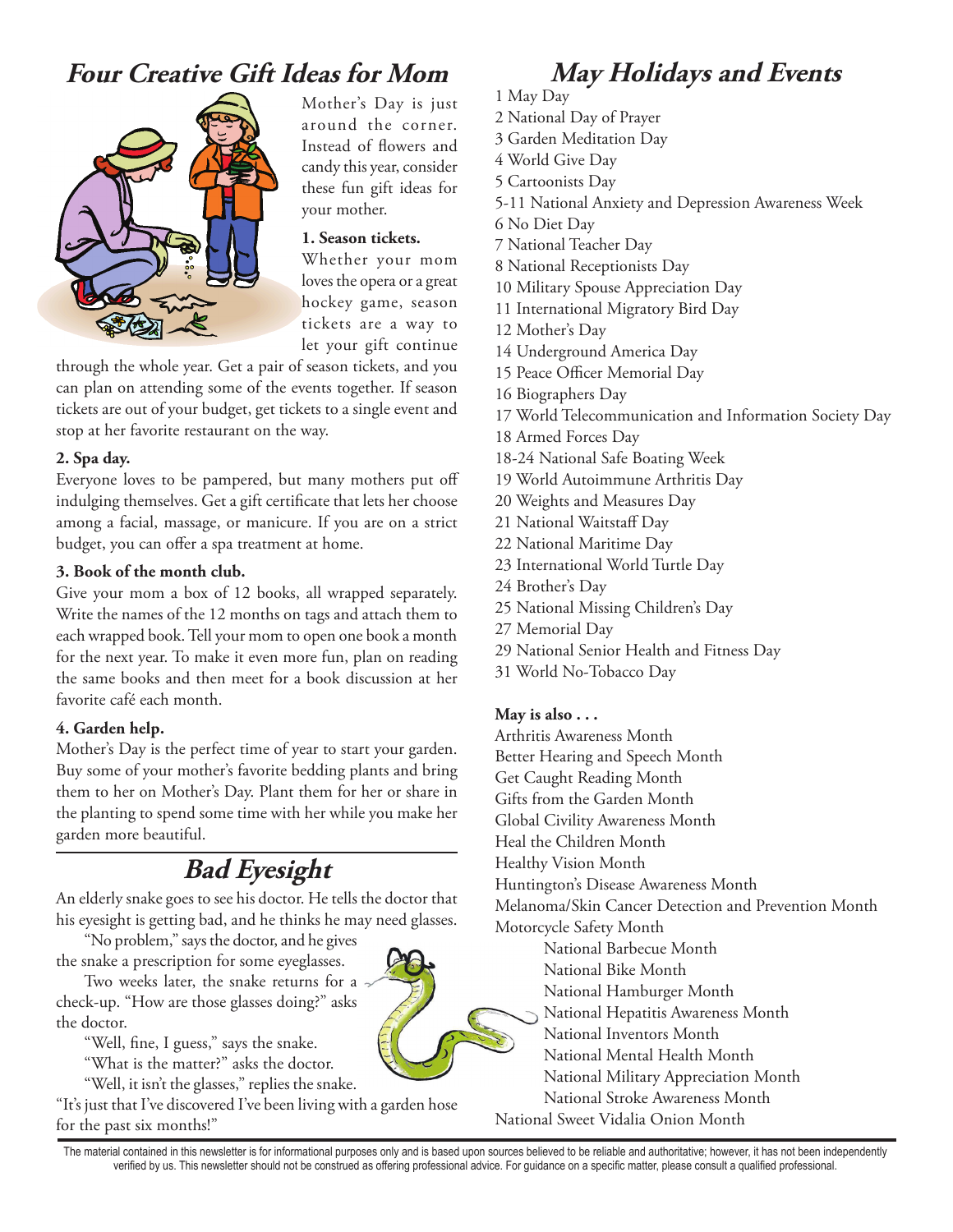## **May Service Awards**

Celebrating Pacific Employee Anniversaries **13 years**

Adam Ege

**10 years** Ray Medina

**10 Years** Rafael Tellez

**6 years** John "Reggie" Jackson

*"In order to succeed, your desire for success should be greater than your fear of failure." – Bill Cosby*

## **Have A Question For Us?**

We love to hear from all our good friends and clients who enjoy reading our monthly newsletter. If you have a question related to off-site document storage, shredding, media vaulting, or document imaging, please feel free to give us a call or send us an email.

#### **(888) 893-6054 or info@pacific-records.com**

## **Do You Want To Win A \$25 VISA Gift Card?**



Each month we'll give you a new challenge of some type. All those who reply with a correct answer are eligible to win. At the end of the month we'll draw a lucky name. Here is this month's challenge:

This musical instrument can make virtually any sound, but you can't see or touch it.

**Last Month's Answer to:**  $A$  woman is in a hardware store buying  $\mathcal{B}$ .  $\mathbb{C}$ . *something for her house. 1 costs \$.50; 12 costs \$1.00; 122 costs \$1.50.* 

Email your answer to **info@pacific-records.com Last month's Winner: Dennis Barta Valley First Credit Union HOUSE NUMBERS**

## **Did You Know: Garden Trivia**

 The onion is actually classified as a lily botanically. Asparagus is also a member of the lily family.

- • About 37 percent of U.S. households have food gardens in the summer.
- Ever heard the phrase cool as a cucumber? Well, it is true! The inside of a cucumber on the vine can be up to 20 degrees cooler than the outside on a warm day.
- • Hydrangeas produce different colored flowers based on the pH level of the soil. A single plant can produce flowers ranging from pink to purple to blue by changing the chemical make-up of the soil around the plant.
- Most members of the nightshade family are poisonous, but this group also includes some edible plants, such as the tomato, potato, and eggplant.
- The daisy was originally called the "day's eye" because the yellow center resembled the sun. Eventually, the name changed to daisy.
- Leaf lettuce has been around since the time of the ancient Greeks, but heading lettuce did not appear until the late 1500s.
- The most popular home grown vegetables, in order of popularity, are tomatoes, peppers, cucumbers, onions, beans, lettuce, and carrots.
- • Tomatoes are grown in over 85 percent of all vegetable gardens.



3 months FREE secure Destruction service

*Get 3 months of free Secure Destruction service when you sign up for a new Secure Destruction account with a one-year agreement. Just mention this coupon! Email info@pacific-records.com for more information.*